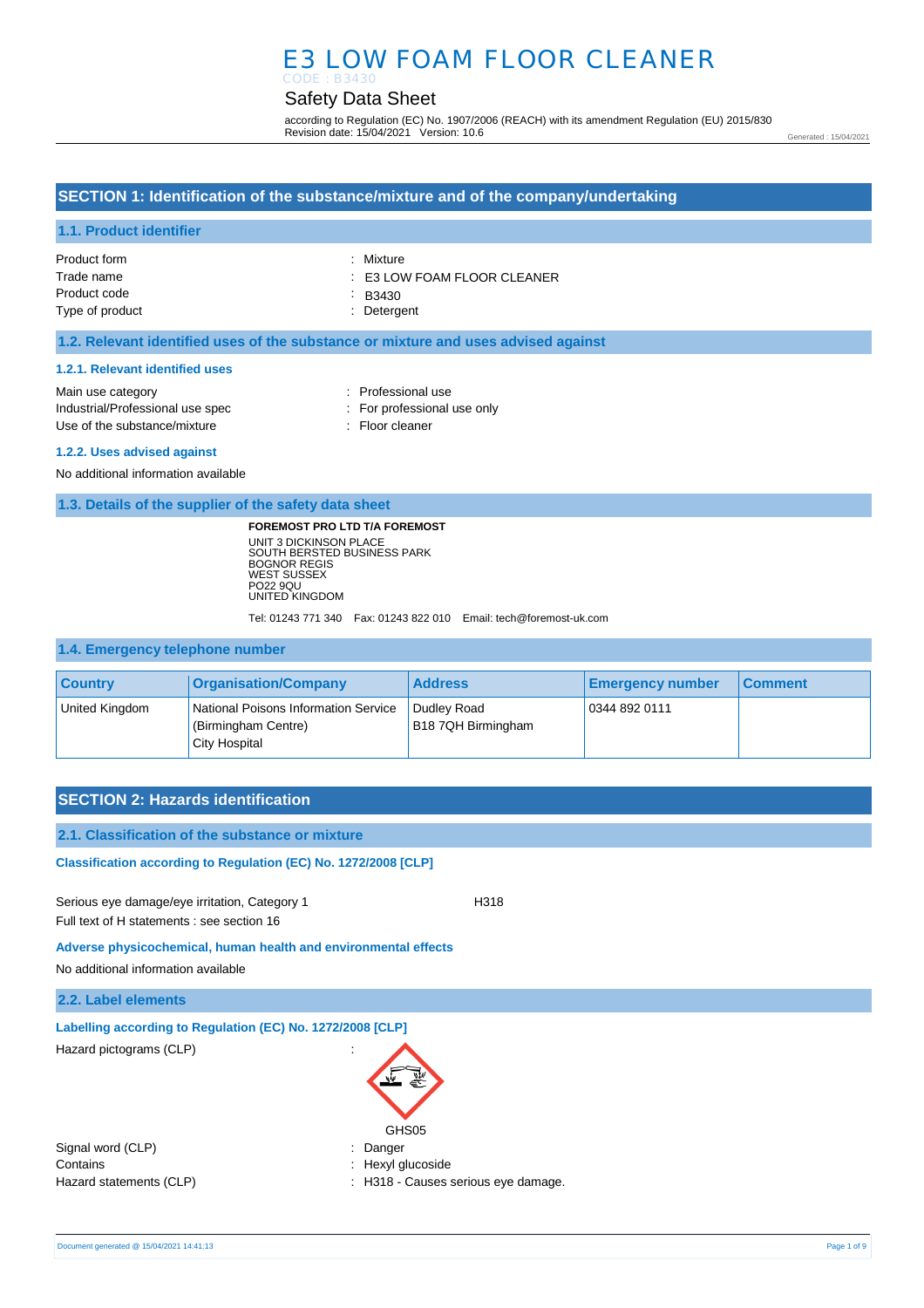| <b>E3 LOW FOAM FLOOR CLEANER</b> | <b>B3430</b> |
|----------------------------------|--------------|
|                                  |              |

according to Regulation (EC) No. 1907/2006 (REACH) with its amendment Regulation (EU) 2015/830

|  | Precautionary statements (CLP) | : P280 - Wear eye protection, protective gloves.<br>P305+P351+P338 - IF IN EYES: Rinse cautiously with water for several minutes. Remove<br>contact lenses, if present and easy to do. Continue rinsing.<br>P315 - Get immediate medical advice/attention. |
|--|--------------------------------|------------------------------------------------------------------------------------------------------------------------------------------------------------------------------------------------------------------------------------------------------------|
|--|--------------------------------|------------------------------------------------------------------------------------------------------------------------------------------------------------------------------------------------------------------------------------------------------------|

**2.3. Other hazards**

No additional information available

# **SECTION 3: Composition/information on ingredients**

# **3.1. Substances**

## Not applicable

## **3.2. Mixtures**

| <b>Name</b>                                                  | <b>Product identifier</b>                                                 | $\%$    | <b>Classification according to</b><br><b>Regulation (EC) No.</b><br>1272/2008 [CLP] |
|--------------------------------------------------------------|---------------------------------------------------------------------------|---------|-------------------------------------------------------------------------------------|
| Alcohol Alkoxylate                                           | (CAS-No.) 166736-08-9<br>(REACH-no) Exempt/Polymer                        | $1 - 5$ | Acute Tox. 4 (Oral), H302<br>Eye Dam. 1, H318                                       |
| Hexyl glucoside                                              | (CAS-No.) 54549-24-5<br>(EC-No.) 259-217-6<br>(REACH-no) 01-2119492545-29 | $1 - 5$ | Eye Dam. 1, H318                                                                    |
| Triethanolamine                                              | (CAS-No.) 102-71-6<br>(EC-No.) 203-049-8<br>(REACH-no) 01-2119486482-31   | $1 - 5$ | Skin Irrit. 2, H315<br>Eye Irrit. 2, H319                                           |
| Benzenesulphonic acid, C10-13-alkyl derivs., sodium<br>salts | (CAS-No.) 68411-30-3<br>(EC-No.) 270-115-0<br>(REACH-no) 01-2119489428-22 | $1 - 5$ | Acute Tox. 4 (Oral), H302<br>Skin Irrit. 2, H315<br>Eye Dam. 1, H318                |
| N,N-dimethyldecylamine N-oxide                               | (CAS-No.) 2605-79-0<br>(EC-No.) 220-020-5<br>(REACH-no) 01-2119959297-22  | $1 - 5$ | Skin Irrit. 2, H315<br>Eye Dam. 1, H318<br>Aquatic Acute 1, H400                    |

| <b>Specific concentration limits:</b> |                                                   |                                                                        |
|---------------------------------------|---------------------------------------------------|------------------------------------------------------------------------|
| <b>Name</b>                           | <b>Product identifier</b>                         | <b>Specific concentration limits</b>                                   |
| Alcohol Alkoxylate                    | CAS-No.) 166736-08-9<br>(REACH-no) Exempt/Polymer | $(1 < C$ ≤ 10) Eye Irrit. 2, H319<br>$(10 < C < 100)$ Eye Dam. 1, H318 |

Full text of H-statements: see section 16

# **SECTION 4: First aid measures**

| 4.1. Description of first aid measures                                                                               |                                                                                                                                                                                                                                                                                                             |
|----------------------------------------------------------------------------------------------------------------------|-------------------------------------------------------------------------------------------------------------------------------------------------------------------------------------------------------------------------------------------------------------------------------------------------------------|
| First-aid measures after inhalation<br>First-aid measures after skin contact<br>First-aid measures after eye contact | : Remove person to fresh air and keep comfortable for breathing.<br>: Wash skin with plenty of water.<br>: IF IN EYES: Rinse cautiously with water for several minutes. Remove contact lenses, if<br>present and easy to do. Continue rinsing. If eye irritation persists: Get medical<br>advice/attention. |
| First-aid measures after ingestion                                                                                   | : Give nothing or a little water to drink. Get medical advice/attention if you feel unwell.                                                                                                                                                                                                                 |
| 4.2. Most important symptoms and effects, both acute and delayed                                                     |                                                                                                                                                                                                                                                                                                             |
| Symptoms/effects after skin contact<br>Symptoms/effects after eye contact<br>Symptoms/effects after ingestion        | : Repeated or prolonged skin contact may cause irritation.<br>: Severe eye irritation.<br>: May cause gastrointestinal irritation, nausea, vomiting and diarrhoea.                                                                                                                                          |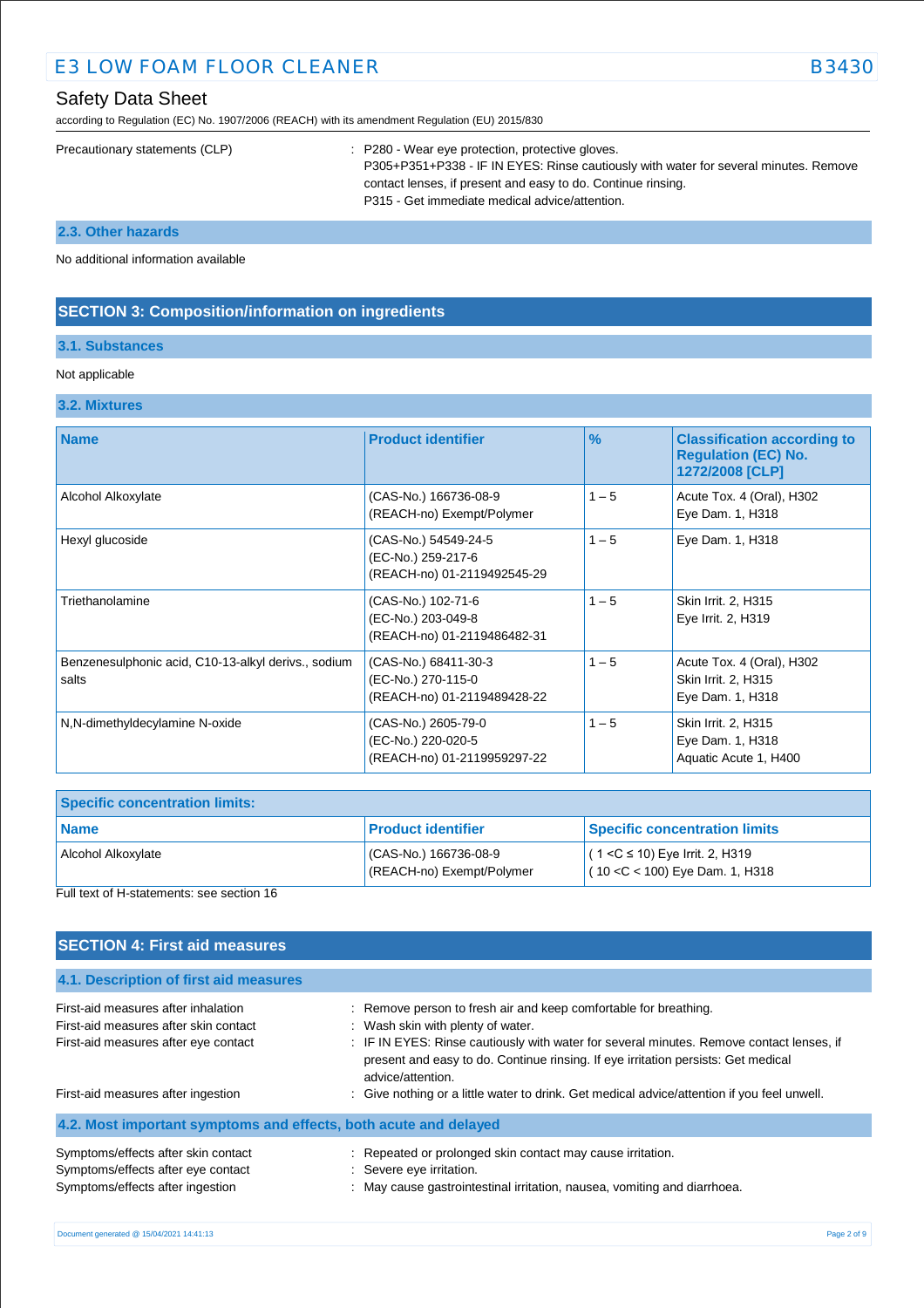# E3 LOW FOAM FLOOR CLEANER B3430

# Safety Data Sheet

according to Regulation (EC) No. 1907/2006 (REACH) with its amendment Regulation (EU) 2015/830

**4.3. Indication of any immediate medical attention and special treatment needed**

Treat symptomatically.

| <b>SECTION 5: Firefighting measures</b>                                  |                                                     |
|--------------------------------------------------------------------------|-----------------------------------------------------|
| 5.1. Extinguishing media                                                 |                                                     |
| Suitable extinguishing media                                             | : Carbon dioxide. Dry powder. Foam.                 |
| 5.2. Special hazards arising from the substance or mixture               |                                                     |
| No additional information available                                      |                                                     |
| 5.3. Advice for firefighters                                             |                                                     |
| No additional information available                                      |                                                     |
|                                                                          |                                                     |
| <b>SECTION 6: Accidental release measures</b>                            |                                                     |
| 6.1. Personal precautions, protective equipment and emergency procedures |                                                     |
| 6.1.1. For non-emergency personnel                                       |                                                     |
| <b>Emergency procedures</b>                                              | Evacuate unnecessary personnel.                     |
| 6.1.2. For emergency responders                                          |                                                     |
| Protective equipment                                                     | Use personal protective equipment as required.<br>÷ |
| <b>6.2. Environmental precautions</b>                                    |                                                     |

Avoid release to the environment.

| 6.3. Methods and material for containment and cleaning up |                                                                                                                    |
|-----------------------------------------------------------|--------------------------------------------------------------------------------------------------------------------|
| For containment<br>Methods for cleaning up                | : Collect spillage.<br>: Soak up spills with inert solids, such as clay or diatomaceous earth as soon as possible. |
| 6.4. Reference to other sections                          |                                                                                                                    |

For further information refer to section 8: "Exposure controls/personal protection". For further information refer to section 13.

| <b>SECTION 7: Handling and storage</b>                                                                 |                                                                                                                                                                                                       |  |
|--------------------------------------------------------------------------------------------------------|-------------------------------------------------------------------------------------------------------------------------------------------------------------------------------------------------------|--|
| 7.1. Precautions for safe handling                                                                     |                                                                                                                                                                                                       |  |
| Precautions for safe handling<br>Hygiene measures                                                      | : Avoid contact with eyes.<br>: Do not eat, drink or smoke when using this product.                                                                                                                   |  |
| 7.2. Conditions for safe storage, including any incompatibilities                                      |                                                                                                                                                                                                       |  |
| <b>Technical measures</b><br>Storage conditions<br>Incompatible products<br>Special rules on packaging | : Does not require any specific or particular technical measures.<br>: Keep container closed when not in use.<br>: Oxidizing agent. Strong acids. Strong bases.<br>: Keep only in original container. |  |
| 7.3. Specific end use(s)                                                                               |                                                                                                                                                                                                       |  |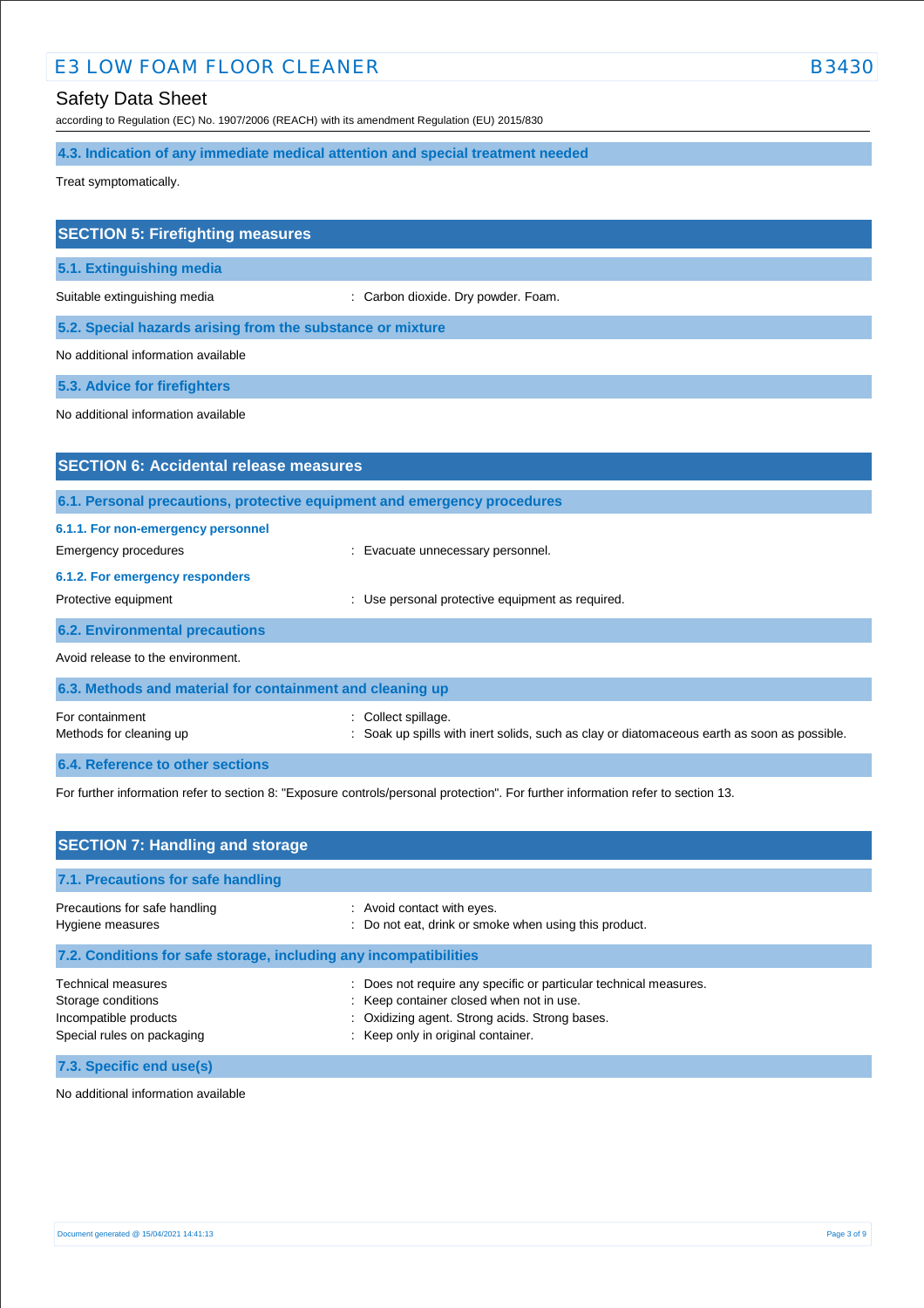# E3 LOW FOAM FLOOR CLEANER B3430

## Safety Data Sheet

according to Regulation (EC) No. 1907/2006 (REACH) with its amendment Regulation (EU) 2015/830

### **SECTION 8: Exposure controls/personal protection**

#### **8.1. Control parameters**

**8.1.1 National occupational exposure and biological limit values**

No additional information available

**8.1.2. Recommended monitoring procedures**

No additional information available

#### **8.1.3. Air contaminants formed**

No additional information available

#### **8.1.4. DNEL and PNEC**

No additional information available

#### **8.1.5. Control banding**

No additional information available

**8.2. Exposure controls**

## **8.2.1. Appropriate engineering controls**

No additional information available

## **8.2.2. Personal protection equipment**

### **Personal protective equipment symbol(s):**



#### **8.2.2.1. Eye and face protection**

| Eye protection:        |  |
|------------------------|--|
| Safety glasses. EN 166 |  |

#### **8.2.2.2. Skin protection**

#### **Skin and body protection:**

Not required for normal conditions of use

### **Hand protection:**

Chemical resistant gloves (according to European standard EN 374 or equivalent). Nitrile rubber gloves

| Other skin protection<br>Materials for protective clothing: |
|-------------------------------------------------------------|
| Not required for normal conditions of use                   |
|                                                             |

#### **8.2.2.3. Respiratory protection**

**Respiratory protection:**

Not required for normal conditions of use

#### **8.2.2.4. Thermal hazards**

No additional information available

#### **8.2.3. Environmental exposure controls**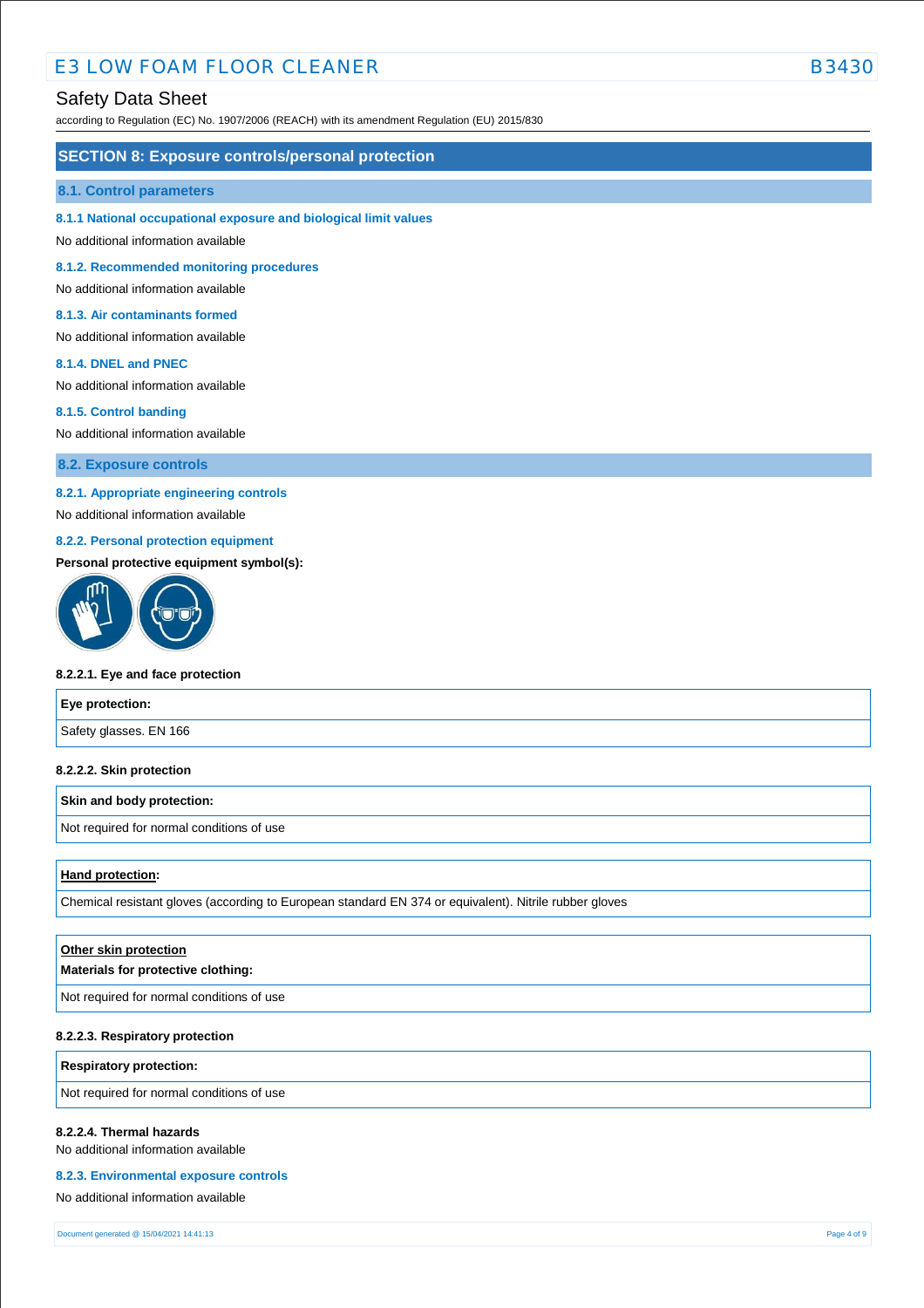according to Regulation (EC) No. 1907/2006 (REACH) with its amendment Regulation (EU) 2015/830

| <b>SECTION 9: Physical and chemical properties</b>         |                   |  |
|------------------------------------------------------------|-------------------|--|
| 9.1. Information on basic physical and chemical properties |                   |  |
| Physical state                                             | : Liquid          |  |
| Appearance                                                 | Liquid.           |  |
| Colour                                                     | Green.            |  |
| Odour                                                      | Floral.           |  |
| Odour threshold                                            | No data available |  |
| рH                                                         | 11.2              |  |
| Relative evaporation rate (butylacetate=1)                 | No data available |  |
| Melting point                                              | No data available |  |
| Freezing point                                             | No data available |  |
| Boiling point                                              | $\geq 100$ °C     |  |
| Flash point                                                | No data available |  |
| Auto-ignition temperature                                  | No data available |  |
| Decomposition temperature                                  | No data available |  |
| Flammability (solid, gas)                                  | No data available |  |
| Vapour pressure                                            | No data available |  |
| Relative vapour density at 20 °C                           | No data available |  |
| Relative density                                           | 1.04              |  |
| Solubility                                                 | soluble in water. |  |
| Partition coefficient n-octanol/water (Log Pow)            | No data available |  |
| Viscosity, kinematic                                       | No data available |  |
| Viscosity, dynamic                                         | No data available |  |
| Explosive properties                                       | No data available |  |
| Oxidising properties                                       | No data available |  |
| <b>Explosive limits</b>                                    | No data available |  |

### **9.2. Other information**

No additional information available

## **SECTION 10: Stability and reactivity**

## **10.1. Reactivity**

The product is non-reactive under normal conditions of use, storage and transport.

## **10.2. Chemical stability**

Stable under normal conditions.

**10.3. Possibility of hazardous reactions**

No dangerous reactions known under normal conditions of use.

**10.4. Conditions to avoid**

None under recommended storage and handling conditions (see section 7).

**10.5. Incompatible materials**

None under normal use.

**10.6. Hazardous decomposition products**

Under normal conditions of storage and use, hazardous decomposition products should not be produced.

| <b>SECTION 11: Toxicological information</b> |  |
|----------------------------------------------|--|
|----------------------------------------------|--|

## **11.1 Information on toxicological effects**

Acute toxicity (oral) **interval** to the control of the control of the control of the control of the control of the control of the control of the control of the control of the control of the control of the control of the co Acute toxicity (dermal) **Example 2** Constant Constant Constant Constant Constant Constant Constant Constant Constant Constant Constant Constant Constant Constant Constant Constant Constant Constant Constant Constant Consta Document generated @ 15/04/2021 14:41:13 Page 5 of 9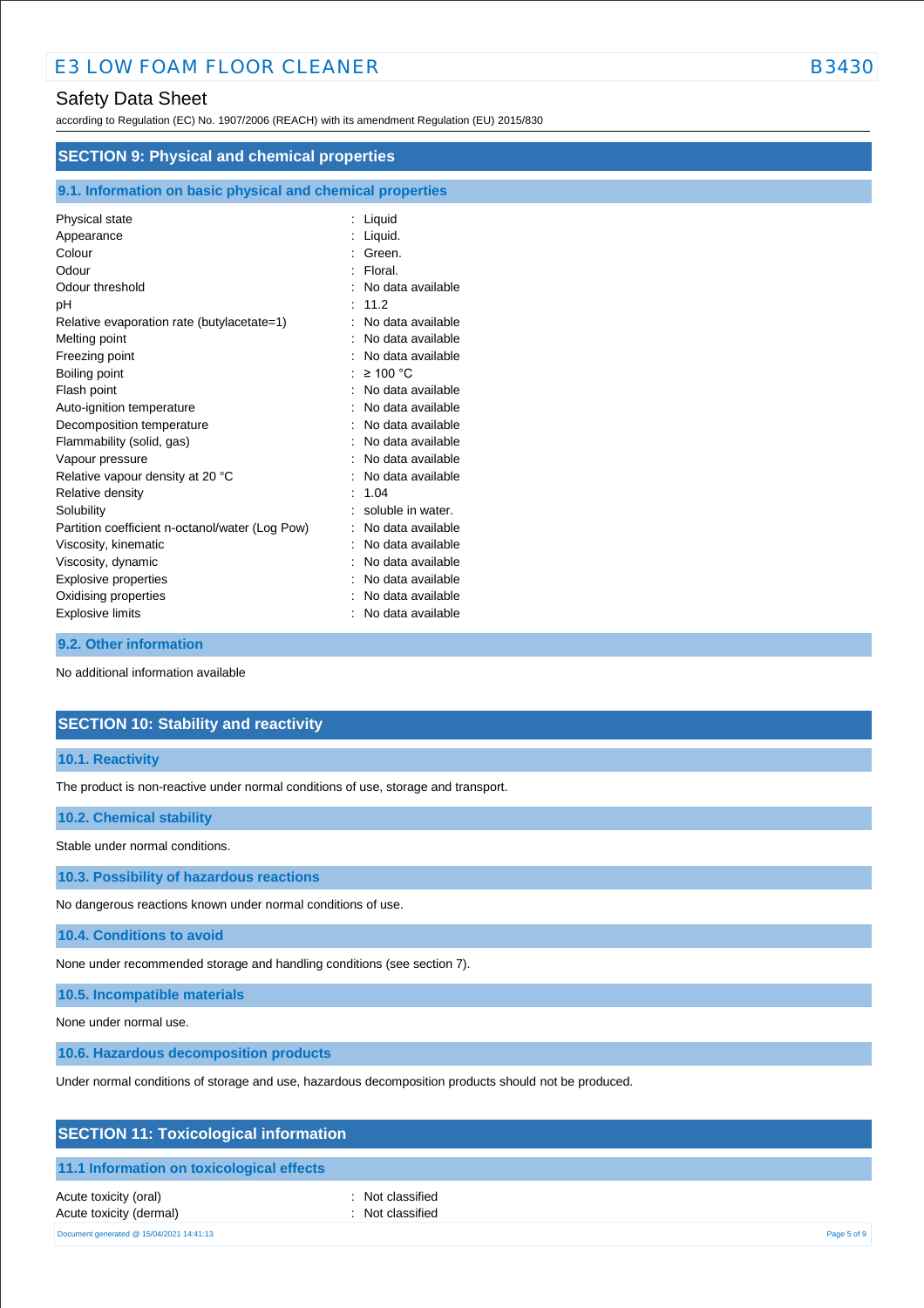according to Regulation (EC) No. 1907/2006 (REACH) with its amendment Regulation (EU) 2015/830

| Acute toxicity (inhalation)       | : Not classified                         |
|-----------------------------------|------------------------------------------|
| Skin corrosion/irritation         | : Not classified<br>pH: 11.2             |
| Serious eye damage/irritation     | : Causes serious eye damage.<br>pH: 11.2 |
| Respiratory or skin sensitisation | : Not classified                         |
| Germ cell mutagenicity            | : Not classified                         |
| Carcinogenicity                   | : Not classified                         |
| Reproductive toxicity             | : Not classified                         |
| STOT-single exposure              | : Not classified                         |
| STOT-repeated exposure            | : Not classified                         |
| Aspiration hazard                 | : Not classified                         |

| STOT-repeated exposure                                                                              | : Not classified |
|-----------------------------------------------------------------------------------------------------|------------------|
| Aspiration hazard                                                                                   | : Not classified |
| <b>SECTION 12: Ecological information</b>                                                           |                  |
| 12.1. Toxicity                                                                                      |                  |
| the conclusion of the consistence discussion and the contraction of the Matter of the discretion of |                  |

| Hazardous to the aquatic environment, short-term | : Not classified |
|--------------------------------------------------|------------------|
| (acute)                                          |                  |
| Hazardous to the aquatic environment, long-term  | : Not classified |
| (chronic)                                        |                  |

| Benzenesulphonic acid, C10-13-alkyl derivs., sodium salts (68411-30-3) |                    |
|------------------------------------------------------------------------|--------------------|
| $ $ LC50 - Fish [1]                                                    | 1.67 mg/l          |
| EC50 - Other aquatic organisms [1]                                     | 2.9 mg/l waterflea |
| EC50 - Other aquatic organisms [2]                                     | 127.9 mg/l         |

| Triethanolamine (102-71-6)         |                     |
|------------------------------------|---------------------|
| $ $ LC50 - Fish [1]                | 11800 mg/l          |
| EC50 - Other aquatic organisms [1] | 2038 mg/l waterflea |
| EC50 - Other aquatic organisms [2] | $216 \text{ mq/l}$  |

| Hexyl glucoside (54549-24-5)       |                    |
|------------------------------------|--------------------|
| $ $ LC50 - Fish [1]                | 420 mg/l           |
| EC50 - Other aquatic organisms [1] | 490 mg/l waterflea |
| EC50 - Other aquatic organisms [2] | 180 mg/l           |

| Alcohol Alkoxylate (166736-08-9) |                 |
|----------------------------------|-----------------|
| $ $ LC50 - Fish [1]              | $10 - 100$ mg/l |
| EC50 - Crustacea [1]             | $10 - 100$ mg/l |
| ErC50 other aquatic plants       | $10 - 100$ mg/l |
|                                  |                 |

# **12.2. Persistence and degradability**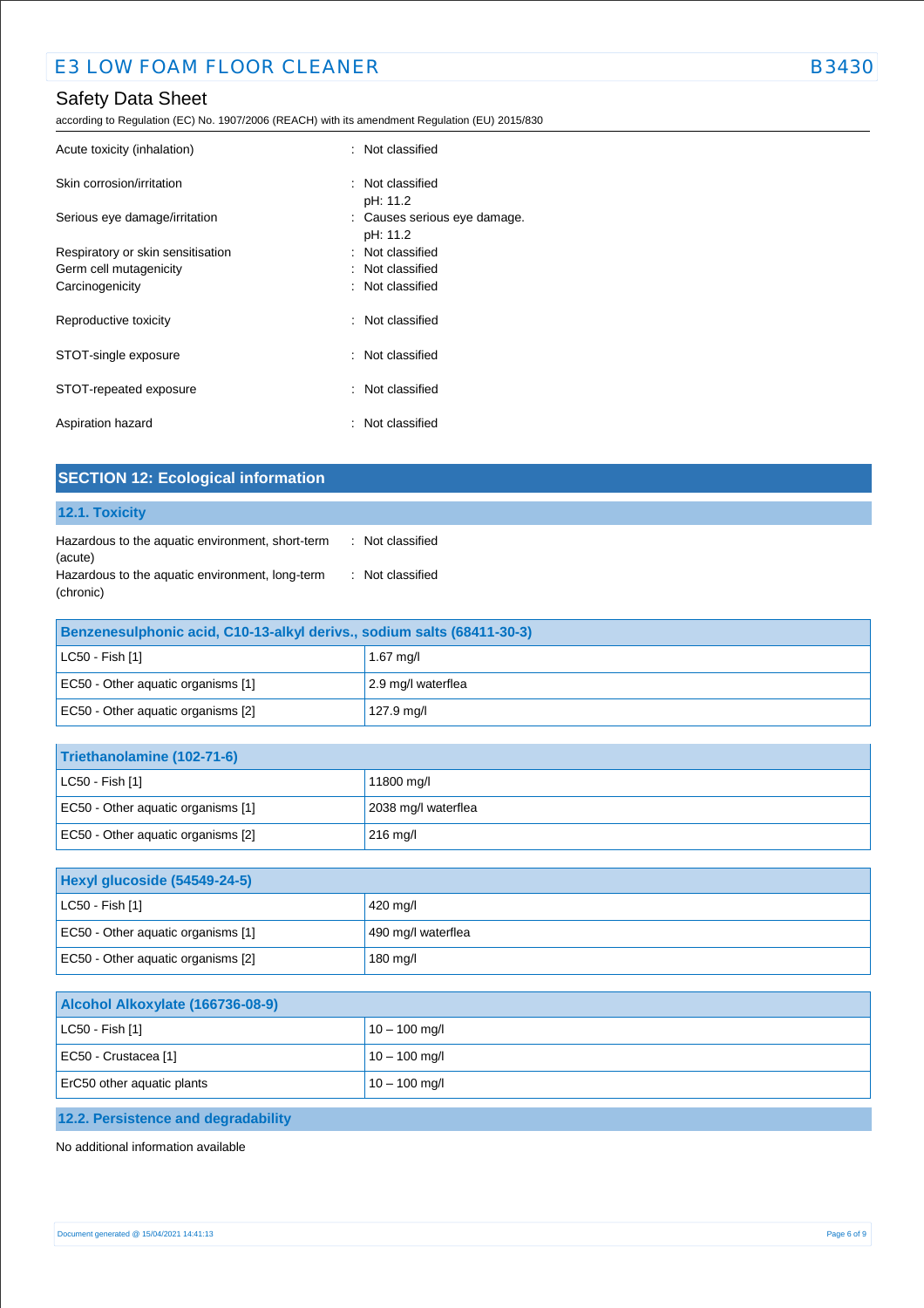# E3 LOW FOAM FLOOR CLEANER B3430

# Safety Data Sheet

according to Regulation (EC) No. 1907/2006 (REACH) with its amendment Regulation (EU) 2015/830

| 12.3. Bioaccumulative potential                                                                                                                                                                                                      |        |  |
|--------------------------------------------------------------------------------------------------------------------------------------------------------------------------------------------------------------------------------------|--------|--|
| N,N-dimethyldecylamine N-oxide (2605-79-0)                                                                                                                                                                                           |        |  |
| Partition coefficient n-octanol/water (Log Pow)                                                                                                                                                                                      | 3.69   |  |
|                                                                                                                                                                                                                                      |        |  |
| Benzenesulphonic acid, C10-13-alkyl derivs., sodium salts (68411-30-3)                                                                                                                                                               |        |  |
| Partition coefficient n-octanol/water (Log Pow)                                                                                                                                                                                      | 3.32   |  |
|                                                                                                                                                                                                                                      |        |  |
| Triethanolamine (102-71-6)                                                                                                                                                                                                           |        |  |
| Partition coefficient n-octanol/water (Log Pow)                                                                                                                                                                                      | $-1.6$ |  |
|                                                                                                                                                                                                                                      |        |  |
| Hexyl glucoside (54549-24-5)                                                                                                                                                                                                         |        |  |
| Partition coefficient n-octanol/water (Log Pow)                                                                                                                                                                                      | 1.7    |  |
| 12.4. Mobility in soil                                                                                                                                                                                                               |        |  |
| No additional information available                                                                                                                                                                                                  |        |  |
| 12.5. Results of PBT and vPvB assessment                                                                                                                                                                                             |        |  |
| No additional information available                                                                                                                                                                                                  |        |  |
| 12.6. Other adverse effects                                                                                                                                                                                                          |        |  |
| No additional information available                                                                                                                                                                                                  |        |  |
| <b>OF OTION 10. Blue cash associated the contract of the State of The Contract Contract of the Contract Of the Contract Of the Contract Of the Contract Of the Contract Of the Contract Of the Contract Of the Contract Of the C</b> |        |  |

## **SECTION 13: Disposal considerations**

**13.1. Waste treatment methods**

No additional information available

## **SECTION 14: Transport information**

In accordance with ADR / IMDG / IATA

| 14.1 UN number                                                                                                                                         |                                                            |
|--------------------------------------------------------------------------------------------------------------------------------------------------------|------------------------------------------------------------|
| UN-No. (ADR)<br>UN-No. (IMDG)<br>UN-No. (IATA)                                                                                                         | : Not applicable<br>: Not applicable<br>: Not applicable   |
| 14.2. UN proper shipping name                                                                                                                          |                                                            |
| Proper Shipping Name (ADR)<br>Proper Shipping Name (IMDG)<br>Proper Shipping Name (IATA)                                                               | : Not applicable<br>: Not applicable<br>: Not applicable   |
| 14.3. Transport hazard class(es)                                                                                                                       |                                                            |
| <b>ADR</b><br>Transport hazard class(es) (ADR)<br><b>IMDG</b><br>Transport hazard class(es) (IMDG)<br><b>IATA</b><br>Transport hazard class(es) (IATA) | : Not applicable<br>: Not applicable<br>$:$ Not applicable |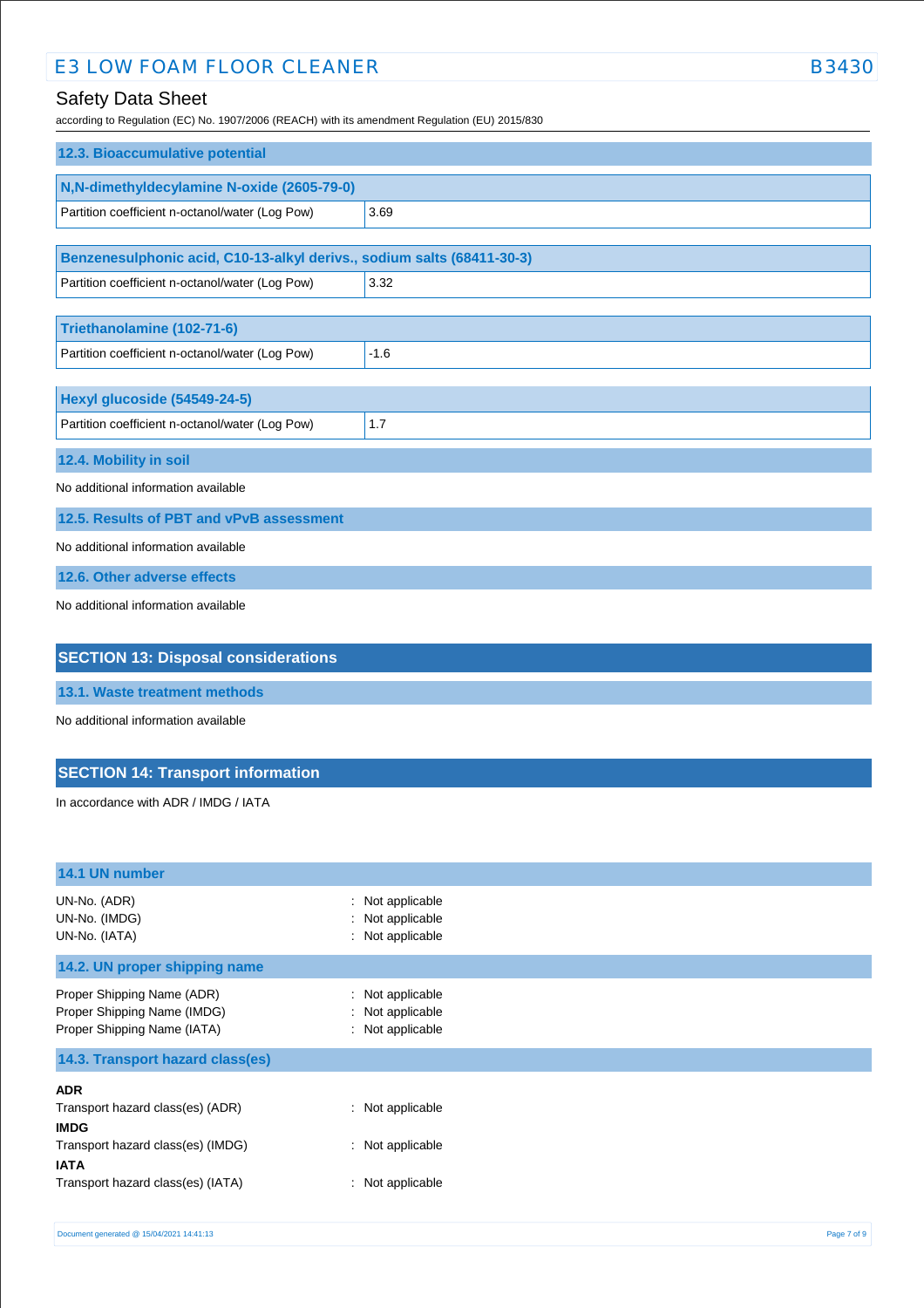according to Regulation (EC) No. 1907/2006 (REACH) with its amendment Regulation (EU) 2015/830

| 14.4. Packing group                                                    |                                                            |  |
|------------------------------------------------------------------------|------------------------------------------------------------|--|
| Packing group (ADR)<br>Packing group (IMDG)<br>Packing group (IATA)    | : Not applicable<br>: Not applicable<br>: Not applicable   |  |
| <b>14.5. Environmental hazards</b>                                     |                                                            |  |
| Dangerous for the environment<br>Marine pollutant<br>Other information | $:$ No<br>: No<br>: No supplementary information available |  |
| 14.6. Special precautions for user                                     |                                                            |  |
| <b>Overland transport</b><br>No data available                         |                                                            |  |

**Transport by sea**

No data available

**Air transport**

No data available

**14.7. Transport in bulk according to Annex II of Marpol and the IBC Code**

Not applicable

## **SECTION 15: Regulatory information**

**15.1. Safety, health and environmental regulations/legislation specific for the substance or mixture**

### **15.1.1. EU-Regulations**

Contains no REACH substances with Annex XVII restrictions

Contains no substance on the REACH candidate list

Contains no REACH Annex XIV substances

Contains no substance subject to Regulation (EU) No 649/2012 of the European Parliament and of the Council of 4 July 2012 concerning the export and import of hazardous chemicals.

Contains no substance subject to Regulation (EU) No 2019/1021 of the European Parliament and of the Council of 20 June 2019 on persistent organic pollutants

Allergenic fragrances > 0,01%:

CINNAMYL ALCOHOL

| Detergent Regulation (648/2004/EC): Labelling of contents: |         |  |
|------------------------------------------------------------|---------|--|
| <b>Component</b>                                           | $\%$    |  |
| non-ionic surfactants                                      | 5-15%   |  |
| anionic surfactants                                        | $< 5\%$ |  |
| perfumes                                                   |         |  |
| <b>CINNAMYL ALCOHOL</b>                                    |         |  |

### **15.1.2. National regulations**

#### **United Kingdom**

British National Regulations : Commission Regulation (EU) 2015/830 of 28 May 2015 amending Regulation (EC) No 1907/2006 of the European Parliament and of the Council on the Registration, Evaluation, Authorisation and Restriction of Chemicals (REACH). Classification Labelling Packaging Regulation; Regulation (EC) No 1272/2008. Detergent Regulation (648/2004/EC).

## **15.2. Chemical safety assessment**